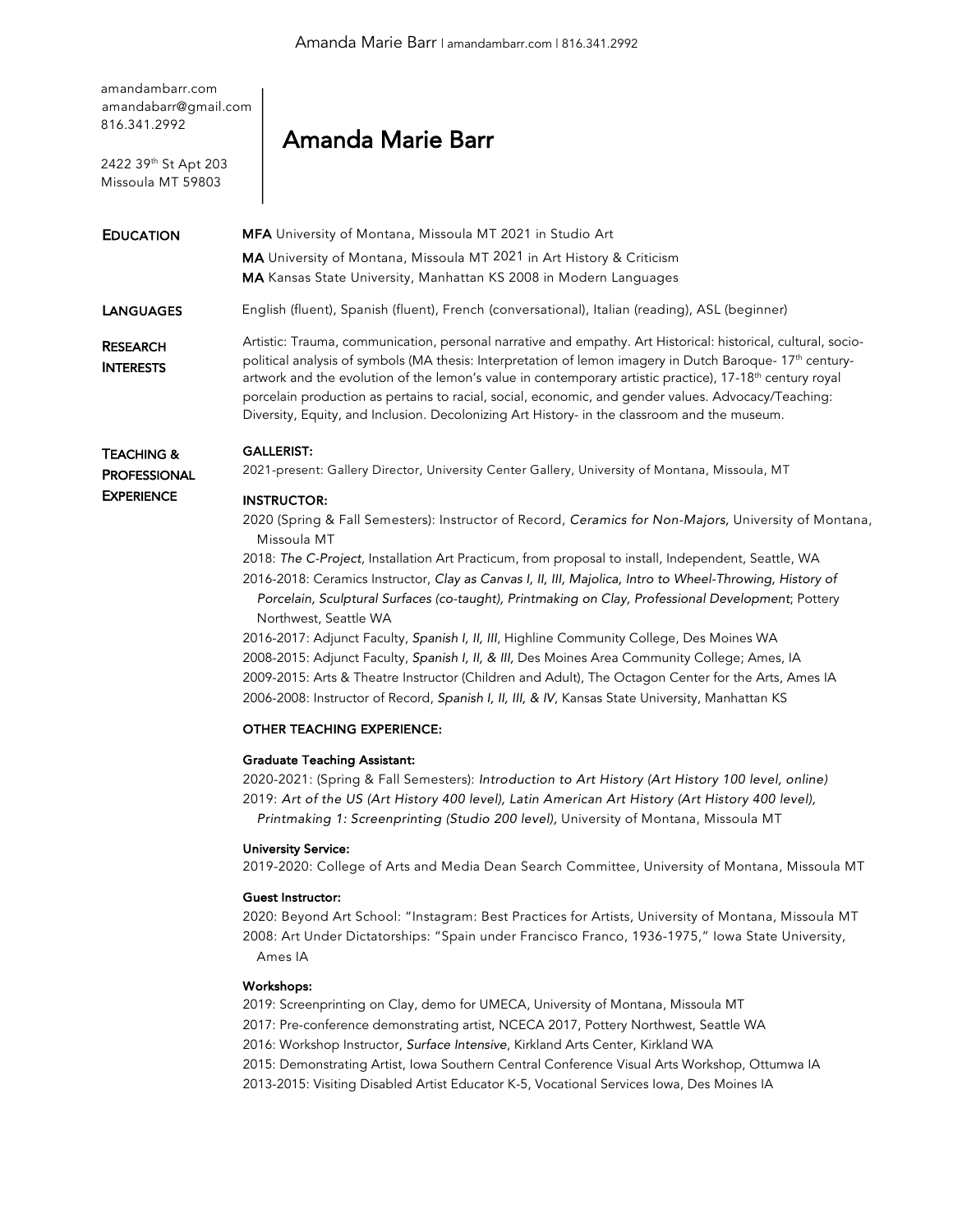|                                                               | Amanda Marie Barr I amandambarr.com   816.341.2992                                                                                                                                                                                                                                                                                                                                                                                                                                                                                                                                                                                                                                                                                                                                                                                                                                                                                                                                                                                                                                                                                                                                                                                                                                                                                    |
|---------------------------------------------------------------|---------------------------------------------------------------------------------------------------------------------------------------------------------------------------------------------------------------------------------------------------------------------------------------------------------------------------------------------------------------------------------------------------------------------------------------------------------------------------------------------------------------------------------------------------------------------------------------------------------------------------------------------------------------------------------------------------------------------------------------------------------------------------------------------------------------------------------------------------------------------------------------------------------------------------------------------------------------------------------------------------------------------------------------------------------------------------------------------------------------------------------------------------------------------------------------------------------------------------------------------------------------------------------------------------------------------------------------|
|                                                               | Mentorship:<br>2016-2019: Jenna Isbell, studio apprentice. Currently owner/artist at The Short Potter & Print & Clay<br>2011-2015: Erin Carpenter, studio apprentice. Currently owner/artist at Erin Carpenter Pottery.                                                                                                                                                                                                                                                                                                                                                                                                                                                                                                                                                                                                                                                                                                                                                                                                                                                                                                                                                                                                                                                                                                               |
| <b>INTERNSHIPS AND</b><br><b>RESIDENCIES</b>                  | 2020 (August): Summer Resident (Postponed due to COVID), Red Lodge Clay Center, Red Lodge, MT<br>2019 (May-August): Curatorial Intern, Montana Museum of Art and Culture, Missoula MT<br>2016-2018: Long-Term Artist in Residence, Pottery Northwest, Seattle WA<br>2017 (September): Artist in Residence, A.I.R. Vallauris, Vallauris France<br>2015 (July-August): Inaugural Artist in Residence, The Octagon Center for the Arts, Ames IA                                                                                                                                                                                                                                                                                                                                                                                                                                                                                                                                                                                                                                                                                                                                                                                                                                                                                          |
| <b>CURATORIAL AND</b><br><b>RESEARCH</b><br><b>EXPERIENCE</b> | 2019-present: Director & Curator, FrontierSpace Gallery, non-profit alternative gallery space,<br>Missoula MT<br>2020: Curator, COVID-19 Pop-up Exhibits, frontierspace.org, Missoula MT<br>2018: Curator, (in)Visible, Concurrent Exhibition for NCECA Annual Conference 2018,<br>Braddock Carnegie Library, Pittsburgh PA<br>2016-present: Founder/Curator, We Aren't Invisible, non-profit arts advocacy organization,<br>wearentinvisible.org<br>2017: European Royal Porcelain Manufacturers, Grant-Funded Research in Spain, France, & England<br>Research with curators of porcelain/ceramics at: Victoria & Albert Museum, London; Wedgwood,<br>Stoke-on-Trent; Sévres-Cité de la céramique, Paris; Musée National Adrien Dubouché, Limoges;<br>El Palacio Real, Madrid; El Escorial, San Lorenzo de El Escorial<br>2017: Curator, 50 Years of Pottery Northwest, Concurrent Exhibition for NCECA 2017, Pigeon Toe<br>Ceramics, Portland OR                                                                                                                                                                                                                                                                                                                                                                                   |
| <b>OTHER</b><br><b>PROFESSIONAL</b><br><b>EXPERIENCE</b>      | 2019-2020: Moderator and Facilitator, artTALK Monthly Artist Lecture Series, University of Montana,<br>Missoula MT<br>2019-2021: Outreach, Volunteer, and Art Coordinator, KBGA College Radio 89.9 FM, University of<br>Montana, Missoula MT<br>2019-present: Social Media and Outreach Coordinator, Missoula Human Trafficking Task Force, All<br>Nations Health Center, Missoula MT<br>2018-present: Activate Resiliency team, Secondary Trauma Resource and Training Program, graphic<br>and web design, coordination with DHPPS grant team in Bozeman, Missoula MT<br>2016-present: Owner, AMB Consulting, graphic and web design, writing, editing, social media<br>consulting/training, bias and equity training, amandambarr.com, Missoula MT<br>2009-present: Owner, Amanda M Barr Ceramics, amandambarr.com, Missoula MT<br>2016-2018: Social Media Director and Co-Founder, Clay Week, online educational organization,<br>clayweek.org<br>2015-2019 (sold): Owner/Operator, Print and Clay, printandclay.etsy.com, online<br>2014-2016: Social Media Director, NCECA, Boulder CO<br>2016: Webmaster/CFO, Potters for Pulse fundraiser, #potters4pulse, online<br>2015: Organizer, Ames Area Studio Tour, First Annual, Ames IA<br>2009-2015: Board Member & Publicity Director, Creative Artists' Studios of Ames, Ames IA |
| <b>PUBLISHED WORKS</b>                                        | 2021 (projected): "Finding Autio" Ceramics Monthly<br>2021: MA Thesis, Unpeeled: Evolving Language of Lemons through Centuries, University of Montana,<br>Missoula MT<br>2020: Exhibition catalogue essay on Christina Erives "con o sin cebollas/with or without onions" LaiSun<br>Keane Gallery, Boston MA (English & Spanish)<br>2019: Editor/Contributor/Designer: Endangered Species: New England, Julia Galloway, Blurb Press.<br>2019: "Barro Rojo: Ceramics of Gabo Martinez" Ceramics Monthly, September<br>2018: "Natalia Arbelaez- Descubriéndose" Esteka N 25 (Chile), November (Spanish)<br>2018: "Sanctuary" Border-crossing ceramics of George Rodriguez, Ceramics Monthly, February<br>2018: "National Clay Week" Ceramics Monthly, October<br>2016: "Growlerfest" Show review, Ceramics Monthly, September<br>2015: NCECA Blog multiple show reviews, artist interviews, blog.nceca.net<br>2015: "Beneath the Surface" Studio Potter Magazine, Vol 43 No 2<br>2015: "Discovering Family Value" Studio Potter Magazine, Vol 43 No 1                                                                                                                                                                                                                                                                                   |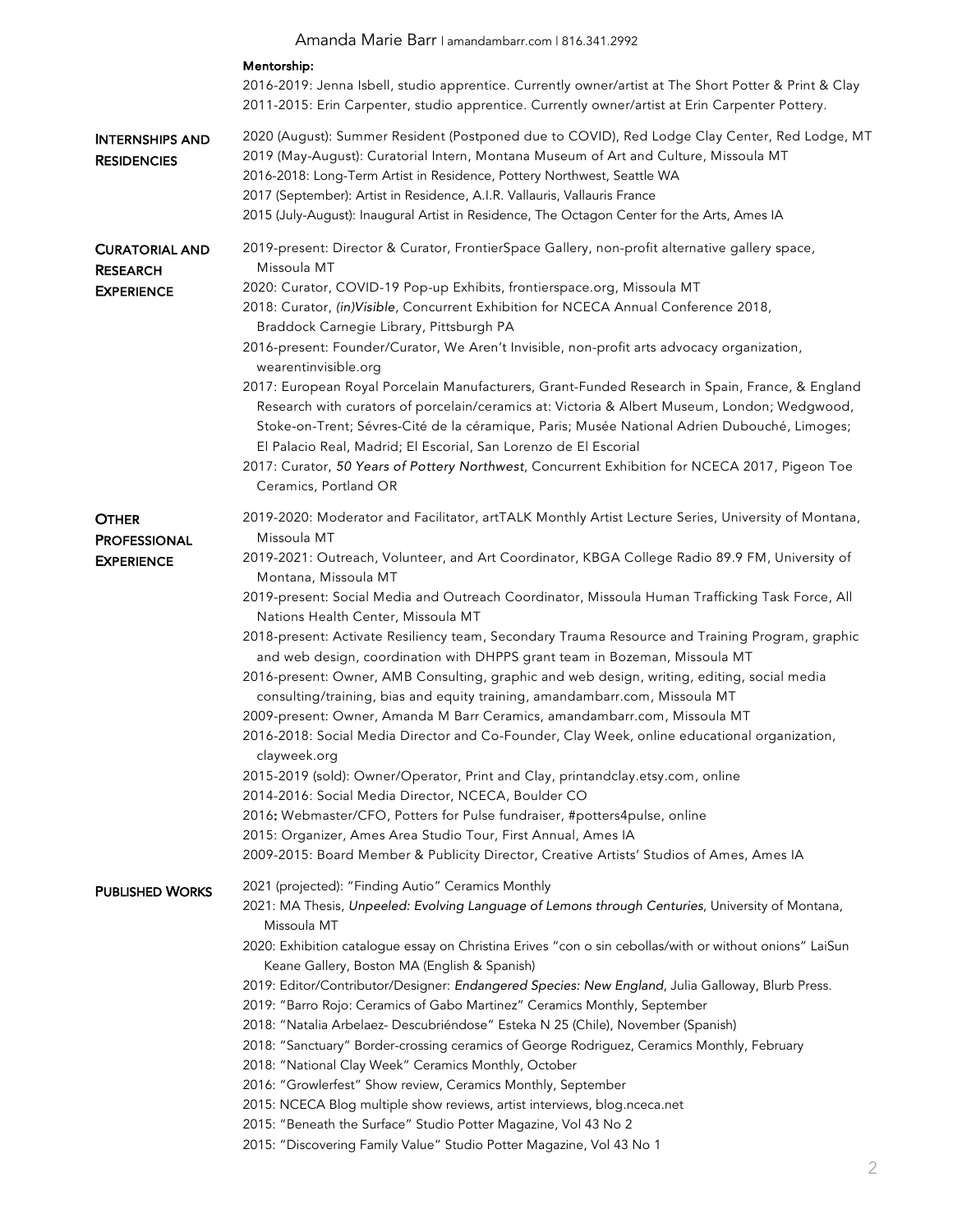|                     | Amanda Marie Barr I amandambarr.com   816.341.2992                                                       |
|---------------------|----------------------------------------------------------------------------------------------------------|
|                     | 2015: "Experimenting with Social Media" NCECA Annual Journal No 49                                       |
|                     | 2012: Ceramics and Print, 3rd Edition, by Paul Scott                                                     |
|                     | 2008: MA Thesis, La génesis de Nosferatu en el cine mudo bajo Franco, Kansas State University, Manhattan |
|                     | KS                                                                                                       |
| <b>LECTURES</b>     | 2021: Guest, Hourgasm podcast with Lenny Peppers. Episode on decolonizing disability.                    |
|                     | 2020: Online talk: "Tackling Native Mascots: What I learned from my hometown." Missoula MT               |
|                     | 2020: Invited speaker: Christina Erives at Harvard Arts, online, Boston MA                               |
|                     | 2020: Gallery talk: "con o sin cebollas/with or without onions" LaiSun Keane Gallery, Boston MA          |
|                     | 2019: Clay Conversation: Talk Less, Listen More Group Leader with Maya Vivas and Natalia Arbalaez.       |
|                     | Discussion on need for intersectionality in ceramics. NCECA, Minneapolis MN                              |
|                     | 2018: Offstage Contributor, Panel discussions "The Art of Otherness" and "Unspoken, Unseen, Invisible"   |
|                     | for NCECA 2018, Pittsburgh PA (available at www.wearentinvisible.org)                                    |
|                     | 2018: Research presentation/Artist talk "Au Limoges" Pottery Northwest, Seattle WA                       |
|                     | 2015: Moderator: "The Social (Media) Experiment," NCECA Annual Conference, Providence, RI                |
| <b>EXHIBITIONS:</b> | 2021: MFA Thesis Exhbition, University Center Gallery, University of Montana, Missoula MT                |
| <b>SOLO</b>         | 2019: The Way Out is Through, University Center Gallery, University of Montana, Missoula MT              |
|                     | 2019: SQUEEZE, FoodArt Collective, Capitol Hill, Seattle WA                                              |
|                     | 2019: Canary Sings Silent, University of Montana Student Gallery, Missoula MT                            |
|                     | 2018: Drinking Games, FoodArt Collective, Capitol Hill, Seattle, WA                                      |
|                     | 2018: Weight of Words, Pottery Northwest, Seattle WA                                                     |
|                     | 2015: #HappyWifeHappyLife (Opium Dreams), Gallery 360, Minneapolis MN                                    |
|                     | 2013: Niebla Raygun, Des Moines IA                                                                       |
| <b>SELECTED</b>     | 2022:                                                                                                    |
| <b>GROUP</b>        | Visions in Clay Invitational, LH Horton Jr Gallery, Stockton, CA.                                        |
| <b>EXHIBITIONS</b>  | NCECA National Student Juried Exhibition, Sacramento, CA.<br>2021:                                       |
|                     | Sculpture National 2021, The Clay Center of New Orleans, New Orleans, LA                                 |
|                     | 2019:                                                                                                    |
|                     | The Clay Studio Graduate Student Biennial: Focus on Whitman, The Clay Studio, Philadelphia, PA           |
|                     | Clay AF, The Clay Studio of Missoula, Missoula MT                                                        |
|                     | Collaborative Companions II, Companion Gallery, Crowne Plaza Hotel, NCECA 2019, Minneapolis MN           |
|                     | University of Montana & Montana State University Faculty & Student Exhibition, Bray North Gallery,       |
|                     | The Archie Bray Foundation, Helena MT                                                                    |
|                     | Residency Reflections, Central Washington University, Ellensberg WA                                      |
|                     | Steinfest, Claymakers Gallery, Durham NC                                                                 |
|                     | Radius Gallery Annual Holiday Exhibition, Missoula MT                                                    |
|                     | 2018:<br>50th Annual Clay Fiber Paper Octagon Gallery for the Arts, Ames IA                              |
|                     | UnWedged, Pottery Northwest, Seattle WA                                                                  |
|                     | IdentiTea, Craft Alliance Gallery, St Louis, MO                                                          |
|                     | 2017:                                                                                                    |
|                     | AIR Residents Exit Show, Vallauris, France                                                               |
|                     | Steinfest, Claymakers Gallery, Durham NC                                                                 |
|                     | The Hudgens National Cup Show, The Hudgens Center, Duluth GA                                             |
|                     | Seattle Art Fair Satellite Show, The Bemis Building, Seattle WA                                          |
|                     | 2016:                                                                                                    |
|                     | UnWedged, Pottery Northwest, Seattle WA                                                                  |
|                     | Coffee & Clay, Pottery Northwest, Seattle WA                                                             |
|                     | Cheers! Medalta Studios, Medalta ON Canada                                                               |
|                     | 2015:                                                                                                    |
|                     | Third Clay & Glass Biennial, City of Brea Art Gallery, Brea CA                                           |
|                     |                                                                                                          |
|                     | Circus! Foundry Art Center, St Charles, MO                                                               |
|                     | 2014:<br>Cup, The Intimate Object X, Charlie Cummings Gallery, Gainesville FL                            |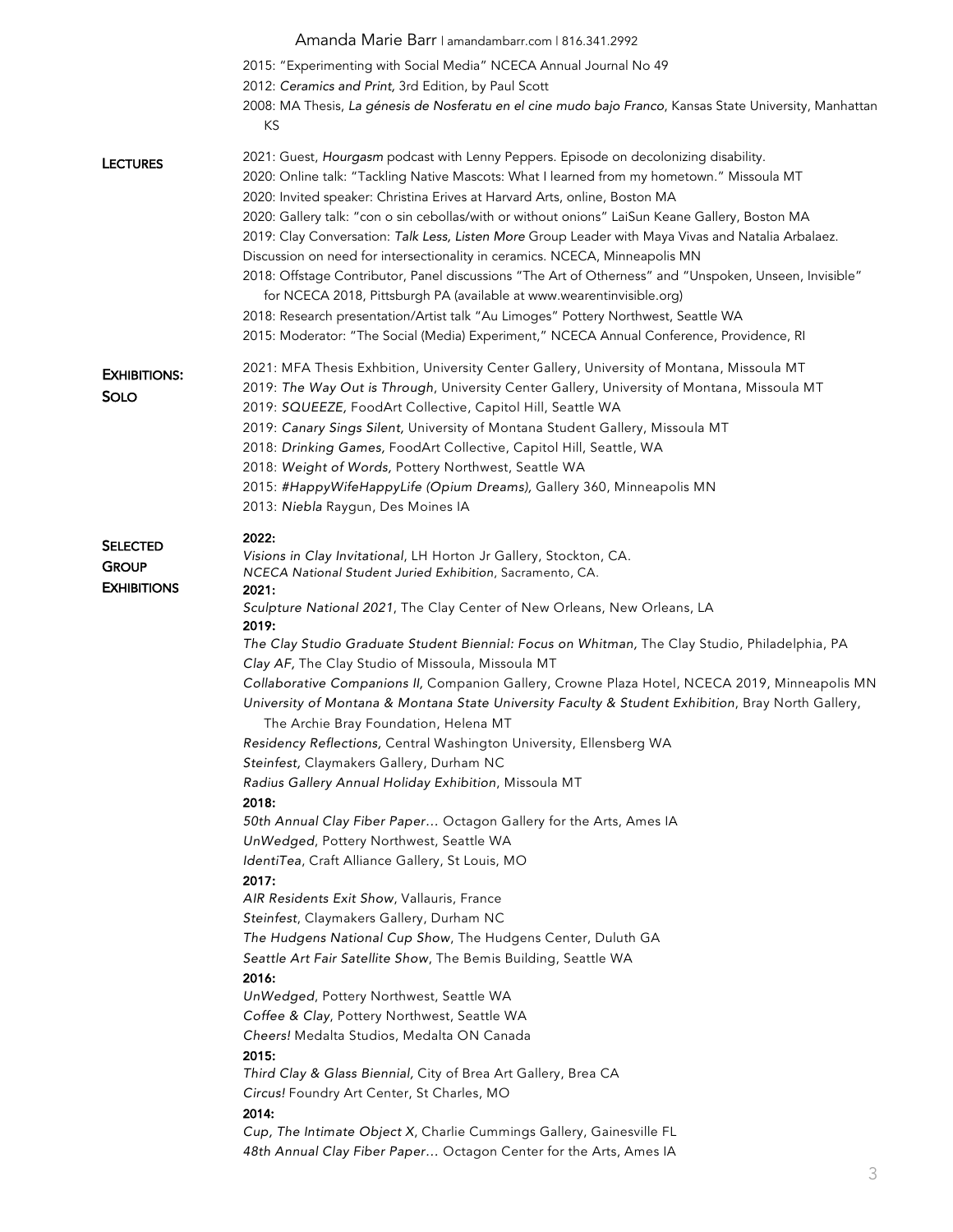|               | Amanda Marie Barr I amandambarr.com   816.341.2992                                                                                                                                                                                                                                                                                                                                                                                                                                                                                                                                                                                                                                                                        |
|---------------|---------------------------------------------------------------------------------------------------------------------------------------------------------------------------------------------------------------------------------------------------------------------------------------------------------------------------------------------------------------------------------------------------------------------------------------------------------------------------------------------------------------------------------------------------------------------------------------------------------------------------------------------------------------------------------------------------------------------------|
|               | 2013:                                                                                                                                                                                                                                                                                                                                                                                                                                                                                                                                                                                                                                                                                                                     |
|               | Art and the Urban Garden, Lillstreet Gallery, Chicago IL                                                                                                                                                                                                                                                                                                                                                                                                                                                                                                                                                                                                                                                                  |
|               | Print on Clay, Mudfire Gallery, Decatur GA                                                                                                                                                                                                                                                                                                                                                                                                                                                                                                                                                                                                                                                                                |
|               | 2012:                                                                                                                                                                                                                                                                                                                                                                                                                                                                                                                                                                                                                                                                                                                     |
|               | 8 Fluid Ounces, Glassel Gallery, Baton Rouge LA                                                                                                                                                                                                                                                                                                                                                                                                                                                                                                                                                                                                                                                                           |
|               | Daily Companions, Baltimore Clayworks, Baltimore MD                                                                                                                                                                                                                                                                                                                                                                                                                                                                                                                                                                                                                                                                       |
|               | Workhouse Clay National, Workhouse Arts Center, Lorton VA                                                                                                                                                                                                                                                                                                                                                                                                                                                                                                                                                                                                                                                                 |
|               | The Perfect Plate, Lillstreet Gallery, Chicago IL                                                                                                                                                                                                                                                                                                                                                                                                                                                                                                                                                                                                                                                                         |
|               | Iowa Artists: Print, Des Moines Art Center, Des Moines IA                                                                                                                                                                                                                                                                                                                                                                                                                                                                                                                                                                                                                                                                 |
| <b>AWARDS</b> | 2020: Research and Creative Scholarship Grant, ASUM, University of Montana, Missoula MT<br>2020: Honorable Mention Juror's Award, University of Montana School of Art Student Show, Gallery<br>of Visual Arts, University of Montana, Missoula MT<br>2020: Diversity Advisory Council mini-grant for KBGA College Radio, Missoula MT<br>2020: Frank Foundation Travel Award, College of Arts and Media, Missoula MT<br>2019: Bertha Morton Scholarship, University of Montana, Missoula MT<br>2019: Fell-Oskins Scholarship, University of Montana, Missoula MT<br>2018: Honorable Mention Juror's Award, University of Montana School of Art Student Show, Gallery<br>of Visual Arts, University of Montana, Missoula MT |
|               | 2018, 2019: Stasch Ceramics Scholarship, University of Montana, Missoula MT                                                                                                                                                                                                                                                                                                                                                                                                                                                                                                                                                                                                                                               |
|               | 2018: President's Award, University of Montana School of Art Student Show, Gallery of Visual Arts,                                                                                                                                                                                                                                                                                                                                                                                                                                                                                                                                                                                                                        |
|               | Missoula MT                                                                                                                                                                                                                                                                                                                                                                                                                                                                                                                                                                                                                                                                                                               |
|               | 2018: Dean's Award, University of Montana Emerging Ceramic Artists Juried Show, Missoula MT                                                                                                                                                                                                                                                                                                                                                                                                                                                                                                                                                                                                                               |
|               | 2018: Best in Ceramics, 50th Annual Clay Fiber Paper Octagon Gallery for the Arts, Ames IA                                                                                                                                                                                                                                                                                                                                                                                                                                                                                                                                                                                                                                |
|               | 2017: Wally Bivins Resident Artist Project Grant, \$5000 award, Pottery Northwest, Seattle WA                                                                                                                                                                                                                                                                                                                                                                                                                                                                                                                                                                                                                             |
|               | 2010 & 2011: Iowa Emerging Artist, Des Moines Arts Festival, Des Moines IA                                                                                                                                                                                                                                                                                                                                                                                                                                                                                                                                                                                                                                                |
|               | 2021: THE MISSOULIAN: "'Lost in Translation': Art explores communication, miscommunication." 16                                                                                                                                                                                                                                                                                                                                                                                                                                                                                                                                                                                                                           |
| <b>PRESS</b>  | September 2021, Cory Walsh.                                                                                                                                                                                                                                                                                                                                                                                                                                                                                                                                                                                                                                                                                               |
|               | 2021: MONTANA KAIMIN: "MFA Showcase explores how trauma is 'Lost in Translation.'" 23                                                                                                                                                                                                                                                                                                                                                                                                                                                                                                                                                                                                                                     |
|               | September 2021, Haley Yarborough.                                                                                                                                                                                                                                                                                                                                                                                                                                                                                                                                                                                                                                                                                         |
|               | 2020: THE MISSOULIAN: "FrontierSpace gallery wants to go mobile." 29 October 2020, Cory Walsh                                                                                                                                                                                                                                                                                                                                                                                                                                                                                                                                                                                                                             |
|               | 2020: AP NEWS: "Missouri town divided by move to change its "Savages" mascot. 9 August 2020,<br>AP Wire                                                                                                                                                                                                                                                                                                                                                                                                                                                                                                                                                                                                                   |
|               | 2020: THE KANSAS CITY STAR: "Too offensive to stay? Tiny Missouri town splits over school's                                                                                                                                                                                                                                                                                                                                                                                                                                                                                                                                                                                                                               |
|               | 'Savage' mascot." 2 August 2020, Eric Adler                                                                                                                                                                                                                                                                                                                                                                                                                                                                                                                                                                                                                                                                               |
|               | 2020: KQ2.COM "Debate about Savannah R-3 School District's Mascot Continues." 12 July 2020,                                                                                                                                                                                                                                                                                                                                                                                                                                                                                                                                                                                                                               |
|               | Chris Roush                                                                                                                                                                                                                                                                                                                                                                                                                                                                                                                                                                                                                                                                                                               |
|               | 2020: THE MISSOULIAN: "FrontierSpace alternative art gallery seeks new home." 10 July 2020, Cory                                                                                                                                                                                                                                                                                                                                                                                                                                                                                                                                                                                                                          |
|               | Walsh                                                                                                                                                                                                                                                                                                                                                                                                                                                                                                                                                                                                                                                                                                                     |
|               | 2020: CHANGE.ORG: "Petition to Change the Savannah R-III Schools Mascot- No More Savages." 6                                                                                                                                                                                                                                                                                                                                                                                                                                                                                                                                                                                                                              |
|               | June 2020, Amanda Barr                                                                                                                                                                                                                                                                                                                                                                                                                                                                                                                                                                                                                                                                                                    |
|               | 2019: THE MISSOULIAN: "Artists give form to the formless at new UC Gallery exhibition." 16 January                                                                                                                                                                                                                                                                                                                                                                                                                                                                                                                                                                                                                        |
|               | 2020, Laura Scheer                                                                                                                                                                                                                                                                                                                                                                                                                                                                                                                                                                                                                                                                                                        |
|               | 2019: CERAMICS MONTHLY: "Art of the Other." March 2019, Heidi McKenzie                                                                                                                                                                                                                                                                                                                                                                                                                                                                                                                                                                                                                                                    |
|               | 2018: POTSINACTION: "#piabadasswomen: Amanda M Barr." 6 August 2018, Ayumi Horie                                                                                                                                                                                                                                                                                                                                                                                                                                                                                                                                                                                                                                          |
|               | 2016: STUDIO POTTER: "Instagram at NCECA: Friend or Foe?" 7 April 2016, Joshua Speers                                                                                                                                                                                                                                                                                                                                                                                                                                                                                                                                                                                                                                     |
|               | 2014: KCCI: "In the Artists' Studio: Amanda Barr." 17 August 2014, interview with Mollie Cooney<br>2013: ARTBEACON DSM: "Amanda Barr's Niebla at Raygun." By Jennifer.                                                                                                                                                                                                                                                                                                                                                                                                                                                                                                                                                    |
|               | 2013: AMES TRIBUNE: "Artists return to Main Street for the Octagon Art Festival."14 September                                                                                                                                                                                                                                                                                                                                                                                                                                                                                                                                                                                                                             |
|               | 2013, newsroom                                                                                                                                                                                                                                                                                                                                                                                                                                                                                                                                                                                                                                                                                                            |
|               | 2012: DES MOINES REGISTER: JUICE MAGAZINE "Making It: from hobby to business."12 January                                                                                                                                                                                                                                                                                                                                                                                                                                                                                                                                                                                                                                  |
|               | 2012, Macy Koch                                                                                                                                                                                                                                                                                                                                                                                                                                                                                                                                                                                                                                                                                                           |
|               | 2011: DIY MAGAZINE: "Eye Candy." June 2011, editorial staff                                                                                                                                                                                                                                                                                                                                                                                                                                                                                                                                                                                                                                                               |
|               | 2010: IOWA STATE DAILY: "Des Moines Arts Festival: Amanda Barr." 30 May 2010, Matt Nall                                                                                                                                                                                                                                                                                                                                                                                                                                                                                                                                                                                                                                   |
|               | 2010: DES MOINES SUNDAY REGISTER: "Art of the Bazaar." 3 October 2010, Michael Morain                                                                                                                                                                                                                                                                                                                                                                                                                                                                                                                                                                                                                                     |